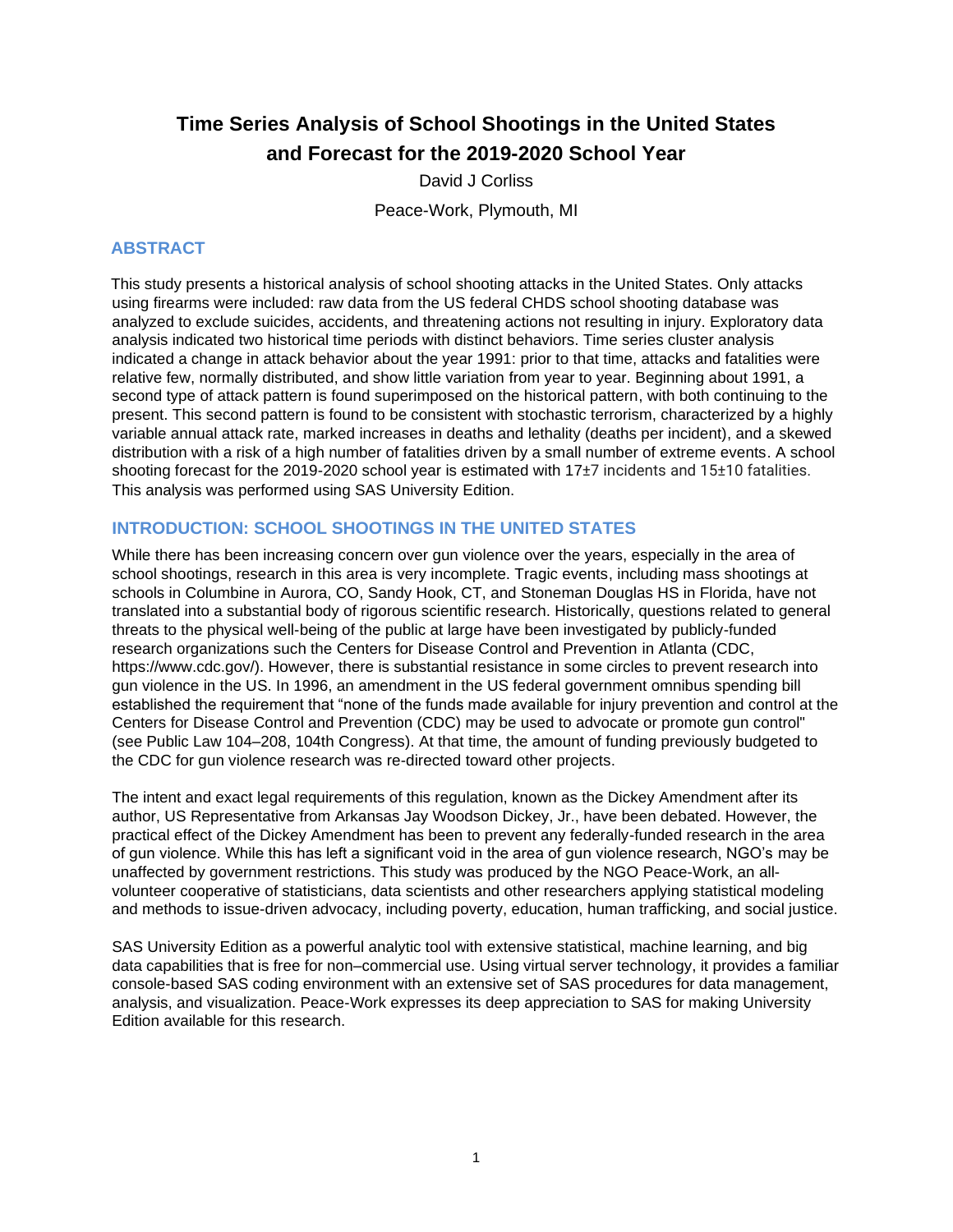#### **DATA DEVELOPMENT**

Source data for this study comes from the K-12 School Shooting Database, a project of the United States Center for Homeland Security Defense and Security with the Federal Emergency Management Agency (FEMA), This compilation, undertaken at the Naval Graduate School in Monterey, California, captures information on K-12 school shootings in the United States from 1970 forward. Information is taken from newspaper and magazine articles, academic journal reports and case studies, law enforcement, internet searches, and other sources. The project seeks to collect a wide range of data on school shootings, including date, location, victim numbers, information about the school, whether suicide occurred or was attempted, type of incident (e.g., racially motivated, accidental etc.) and other fields. Each incident is assigned a reliability rating on a scale of 1 (lowest) to 5 (considered most reliable).

This publicly available database is continuously updated, containing 1,405 records as of September 1<sup>st</sup>, 2019. Each record in the database comprises a single incident. The database contains no other resources, performs no analysis, and makes no conclusions or recommendation: it is exclusively a compilation of data identified in searches. This study by Peace-Work seeks to analyze attacks, defined as deliberate acts where persons other than the shooter were wounded or killed, whether the shooter was harmed or not.

Data privacy was maintained at all times. While these data are taken from a publicly available source, no personally identifying information in the CHDs database was read into a SAS dataset for this analysis.

Data were aggregated by school year prior to analysis. School year was extracted from the date on each record, with a year defined as running from August  $1<sup>st</sup>$  through July  $31<sup>st</sup>$ . To identify deliberate attacks resulting in victims with physical injuries, five selection criteria were applied to the raw data records in the Schools Shooting Database:

- As the analysis was performed at the School Year level, partial school years were excluded from this analysis – specifically, records prior to 8/1/1970 and after 7/31/2019.
- Suicides where the shooter was the only victim were excluded. These records are identified in the first of four fields regarding suicide in the CHDS database.
- Accidental shootings were excluded: Category = 'Accidental' in the CHDS data
- Unreliable incident reports were excluded: Reliability  $= 1$  in the CHDA data, described as "Independent Single Author/Moderator Blog, report/list lacking citations, or cited source cannot be located".
- Threats where no person was physically harmed were excluded: killed + wounded =  $0 =$  drop the record.

### **ANALYSIS**

Exploratory data analysis indicated two different historical periods. Early years in the time series show relatively fewer incidents, fatalities, and variability in these characteristics. This is called the Historical pattern. Beginning in the early 1990's, a sharp increase is seen in school shooting incidents and fatalities. These new records in the Modern era possess distinct characteristics, including more deaths per incident, greater variability from year to year, and a highly skewed distribution with a long tail where the historical years presented a normal distribution. The resulting pattern, since the early 1990's, is a combination both Historical and Modern-type attacks (Figure 1).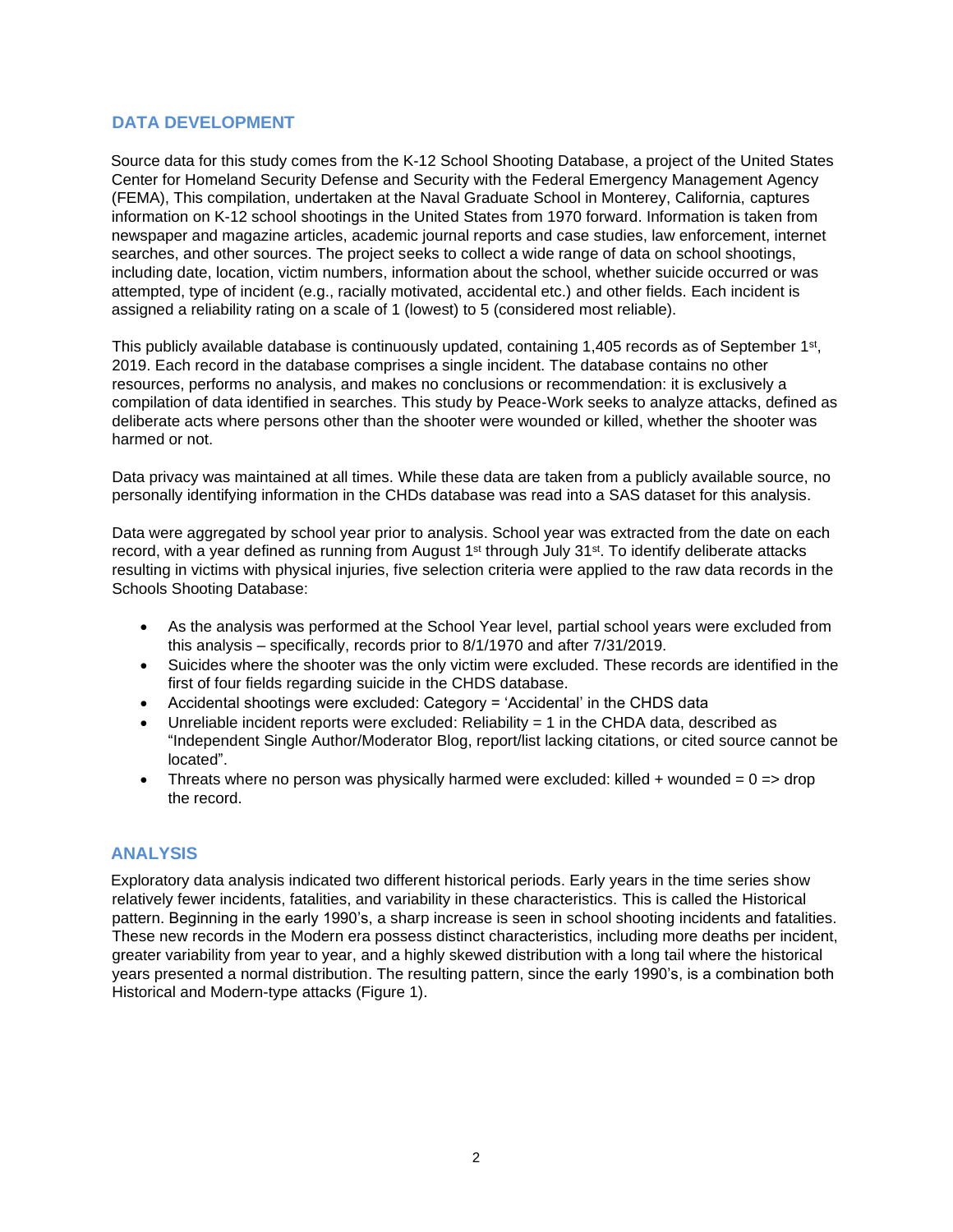

Figure 1: Historical Patterns in US School Shootings by School Year

Time series cluster analysis using PROC FASTCLUS was used to identify distinct periods in the history. Following best practices for this method, both totals at each point in time and rate of change variables were considered in the analysis. Incidents per school year, number killed, and absolute magnitude of the changes for each gave the clearest separation of the clusters:

```
proc fastclus data=pw.gv annual totals maxc=3 maxiter=10 out=work.cluster1;
  var school year incidents incidents abschange killed killed abschange;
run;
```
The analytic design calls for initially creating more clusters than needed and then pruning the result. Three time series clusters were identified: (1) 1970-71 to 1990-91, (2) 1991-92 to 2016-17, and (3) 2017- 18 to 2018-19. With just two years as the very end placed in a separate cluster – effectively, an outlier – the third cluster was combined with the second. Comparison of the summary statistics prior to the 1991- 1992 school year to the following period – a superposition of Historical and Modern time series allows calculation of these statistics for the Modern series only. Properties of the two type are summarized in Table 1.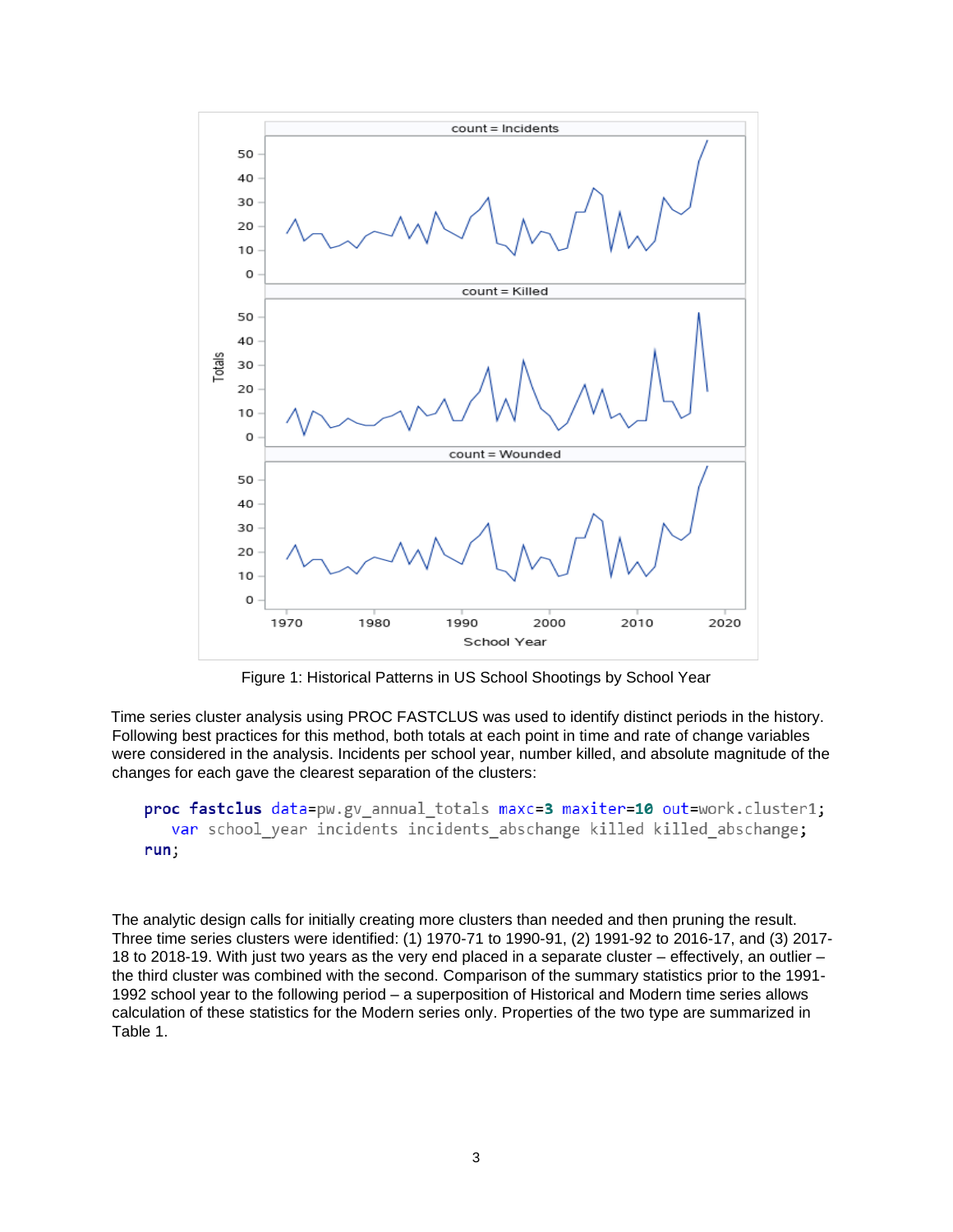| <b>Variable</b>      | N  | <b>Median</b> | <b>Mean</b> | <b>Std Dev</b> |
|----------------------|----|---------------|-------------|----------------|
| Incidents            | 21 | 17.00         | 16.81       | 4.04           |
| Killed               | 21 | 8.00          | 7.86        | 3.58           |
| Wounded              | 21 | 18.00         | 26.48       | 20.89          |
| Killed per Incident  | 21 | 0.47          | 0.47        | 0.17           |
| Wounded per Incident | 21 | 1.06          | 1.58        | 0.96           |

#### **Historic Properties: Through the 1990-1991 School Year**

# **Modern Plus Historic Properties: The 1991-1992 School Year Through the Present**

| <b>Variable</b>      | N  | <b>Median</b> | <b>Mean</b> | <b>Std Dev</b> |
|----------------------|----|---------------|-------------|----------------|
| Incidents            | 28 | 23.50         | 22.54       | 11.72          |
| Killed               | 28 | 13.00         | 15.46       | 10.98          |
| Wounded              | 28 | 30.50         | 30.21       | 23.30          |
| Killed per Incident  | 28 | 0.55          | 0.69        | 0.50           |
| Wounded per Incident | 28 | 1.30          | 1.34        | 0.57           |

### **Calculation of Modern Pattern Only: The 1991-1992 School Year Through the Present**

| <b>Variable</b>      | N  | <b>Median</b> | <b>Mean</b> | <b>Std Dev</b> |
|----------------------|----|---------------|-------------|----------------|
| Incidents            | 28 | 6.5           | 5.73        | 12.53          |
| Killed               | 28 | 5             | 7.6         | 11.96          |
| Wounded              | 28 | 12.5          | 3.73        | 12.06          |
| Killed per Incident  | 28 | 0.77          | 1.33        | 0.54           |
| Wounded per Incident | 28 | 1.92          | 0.65        | $-0.15$        |

Table 1: Summary statistics on US school shootings from successive time series clusters.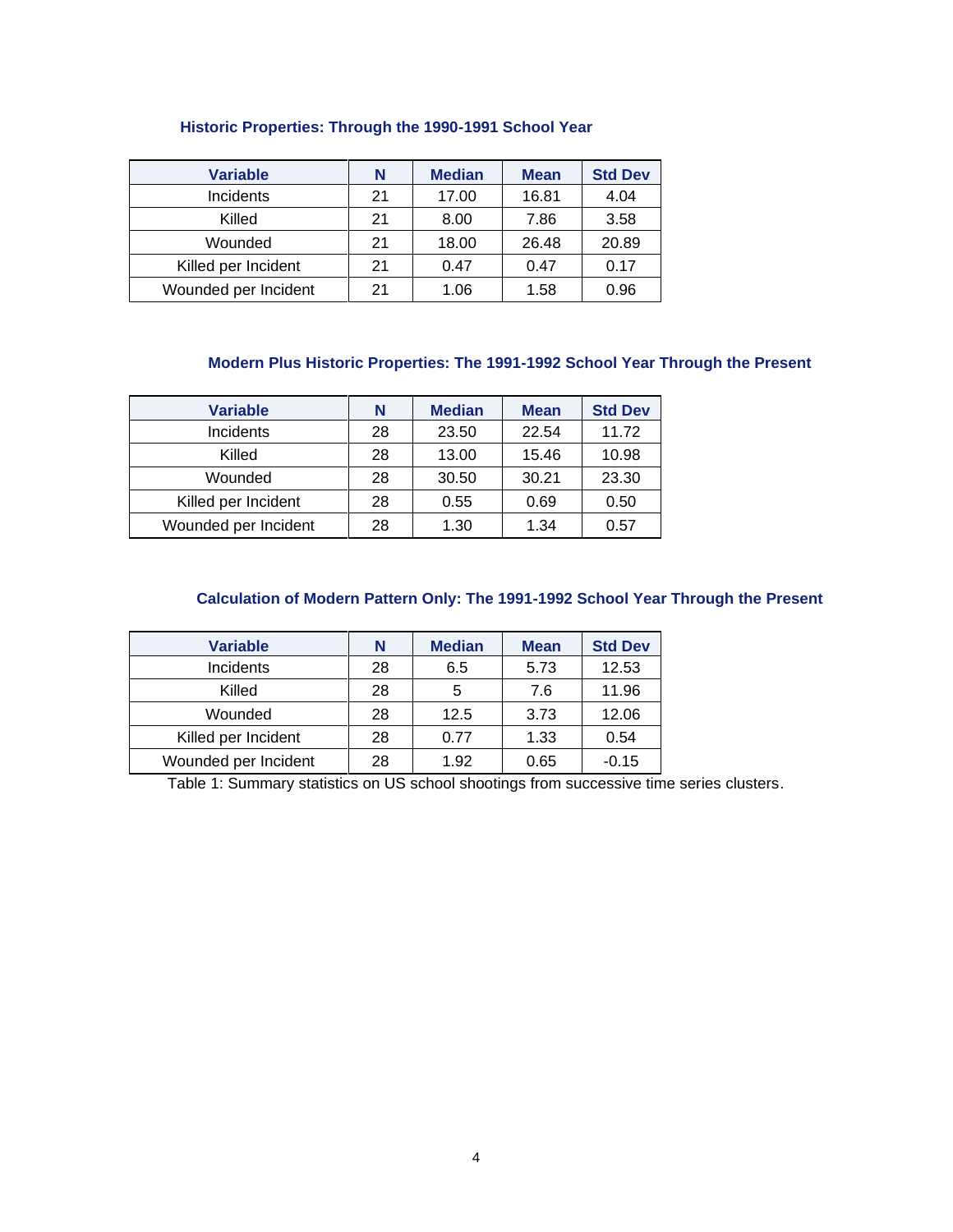

Figure 2: US School Shootings by Historical Period. Records in the source data excluded here are accidental shootings, suicides where only the shooter was harmed, incidents where no one was killed or wounded, and data from uncorroborated reports. Source Data: CHDS. Analysis: Peace-work.

Here is the source code for the plot:

```
proc sgplot data=pw.gv annual totals;
   scatter x=school year y=killed;
   xaxis values=(1970 1980 1990 2000 2010 2020) label='School Year';
   yaxis values=(0 10 20 30 40 50) label='Fatalities';
   refline 1991 / axis=x label='Watershed Year: 1991';
   inset 'Historical Phase' 'Long-Term Baseline' '7.9 ± 3.7 per year' /
         position = topleft valuealign=center border;
   inset 'Modern Phase' 'Historical baseline continues'
         'superimposed with random mass,' 'shootings averaging 6.5 per decade',
         position = topright valuealign=center border;
   title 'US School Shootings by Period';
run;
```
#### **STOCHASTIC TERRORISM**

Define stochastic terrorism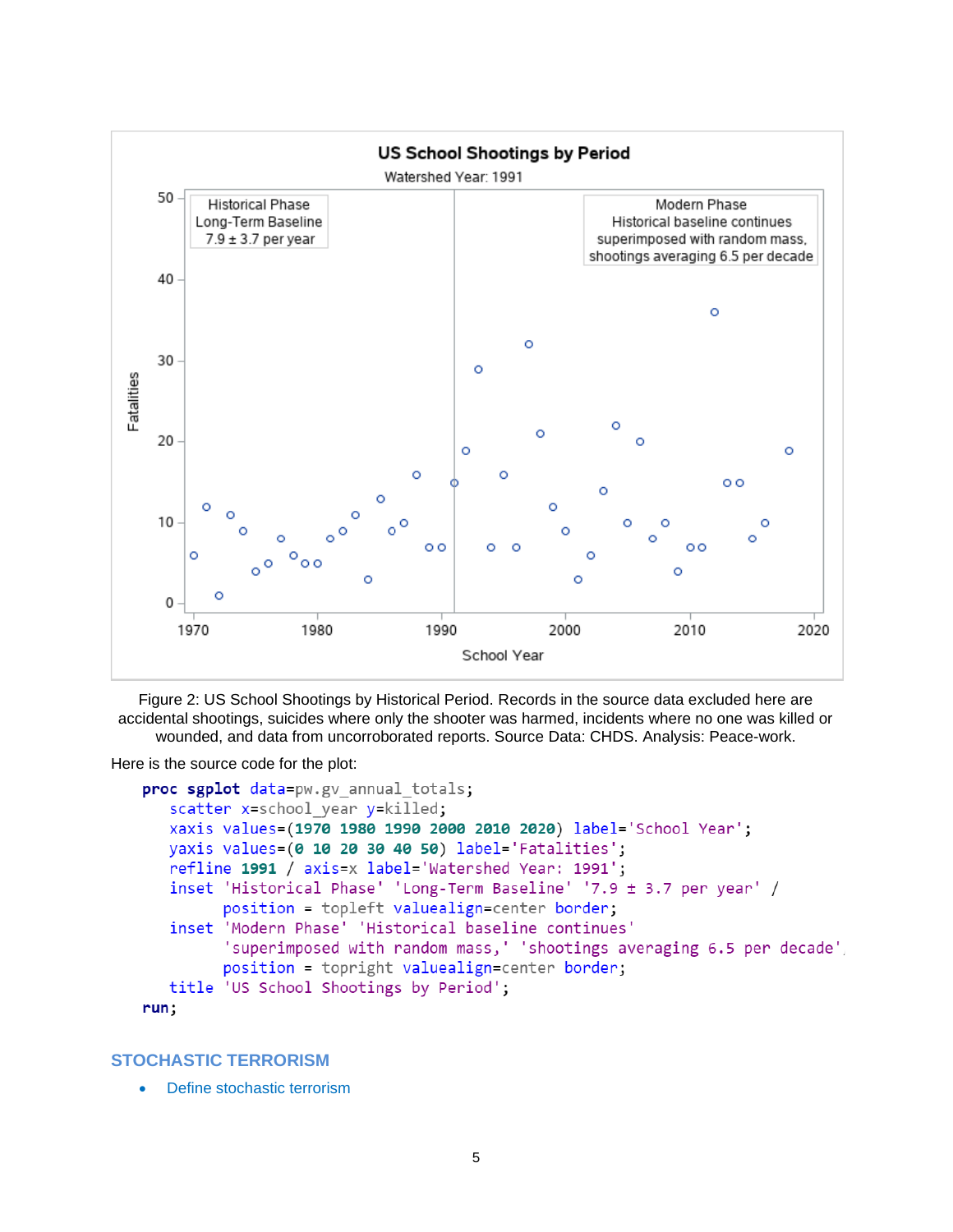- Discuss the data: the time series of school shootings matches the growth of internet chat rooms and, later, social media and their documented ability through "echo chambers" to reinforce extreme views and foster action
- Role of internet echo chambers in stochastic terrorism

The time series cluster analysis used in this study initially found three clusters; the third cluster consisting of the last two complete school years in the data was combined with the second, similar interval beginning in 1991-1992. Alternatively, if the stochastic terrorism hypothesis is correct, it should be pointed out that increase seen in the last two years In the data are consistent with a documented (Corliss, 2018) rise in hate speech sources in Twitter during this same period (Figure 3).



Figure 3: Time Series of Hate Speech Source in Twitter, 2012-2017 (Corliss, CIRM, 2018)

One noteworthy property of these data is something *not* observed: there is no apparent effect of the US federal assault weapons ban. Neither a decrease when instituted in September 1994 nor an increase following its expiration 10 years later is observed. Several factors may have affected this outcome, including but not limited to

- The ban was on *manufacture*, not ownership or use
- Wide availability of weapons included under the ban
- Limited scope of the ban many highly lethal and / or high rate of fire weapons were not included. For example, the perpetrators of the 1999 Columbine High School mass shooting used several different weapons, none of which were included in the assault weapons ban.

### **CONCLUSIONS**

Time series cluster analysis of school shooting incidents in the CHDS school shooting database identifies two historical periods. This analysis only included deliberate attacks, excluding accidents, suicides without other victims, and unreliably reported events. In the first time period, from the beginning of the data in 1970 through about the 1990-1991, there was an average of  $16.8 \pm 4.0$  incidents and  $7.9 \pm 3.6$  deaths per school year. Data per year in this period are normally distributed.